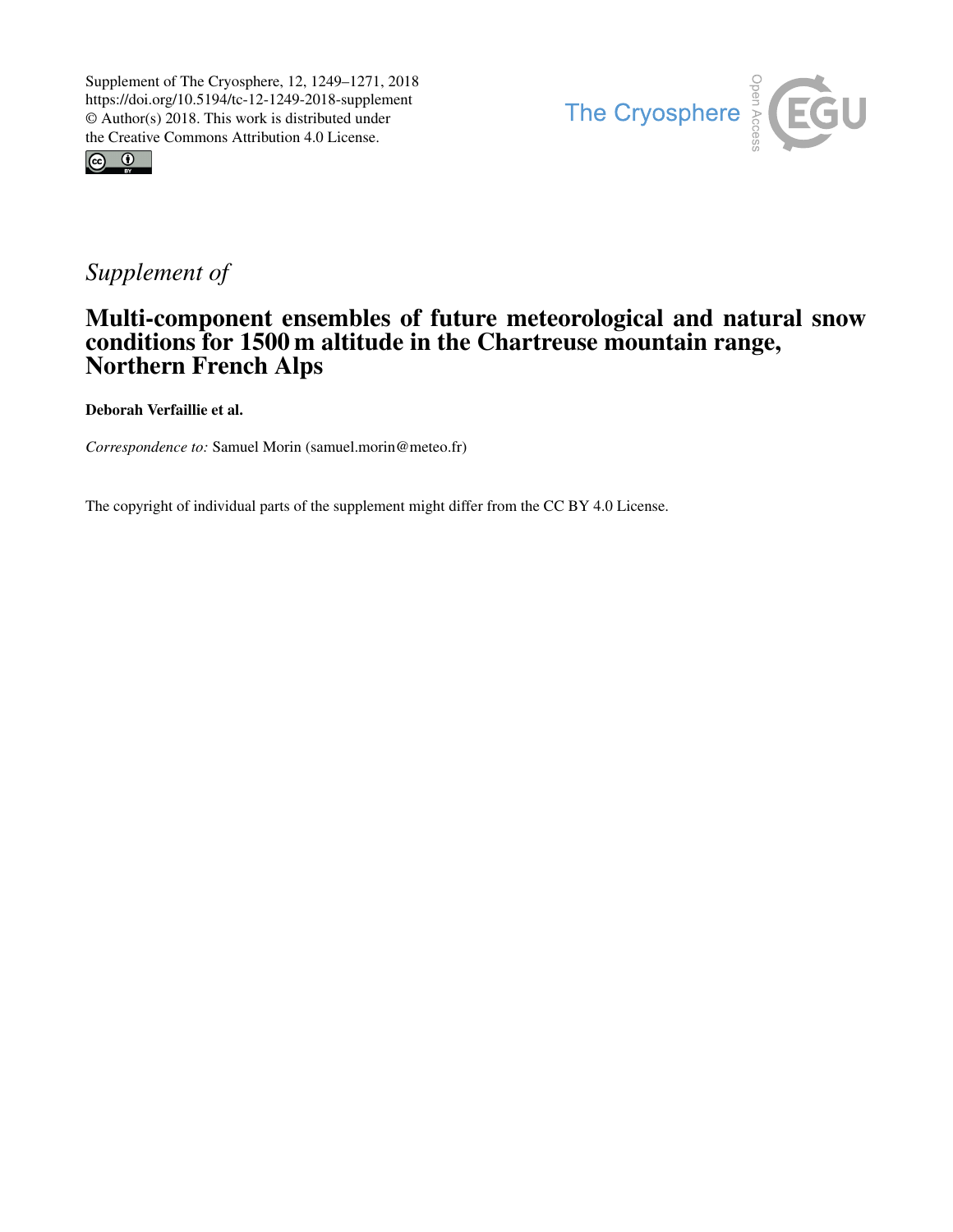

Figure S1. Quantile values (5%, 17%, 50%, 83% and 95%) over 15-year windows of all RCM/GCM combinations among the RCP2.6 scenario, with annual values of observations (1960-2014) and SAFRAN-Crocus runs (1959-2016) and their respective 15-year running medians (bold full and dotted lines respectively) at CDP, for: a)  $\overline{SD}$ ,  $\ddot{D}$ ,  $\ddot{D}$ ,  $\ddot{S}$  SOD and  $SMOD$ ,  $\ddot{D}$ ,  $\overline{T}$ , and d)  $\overline{P}$ .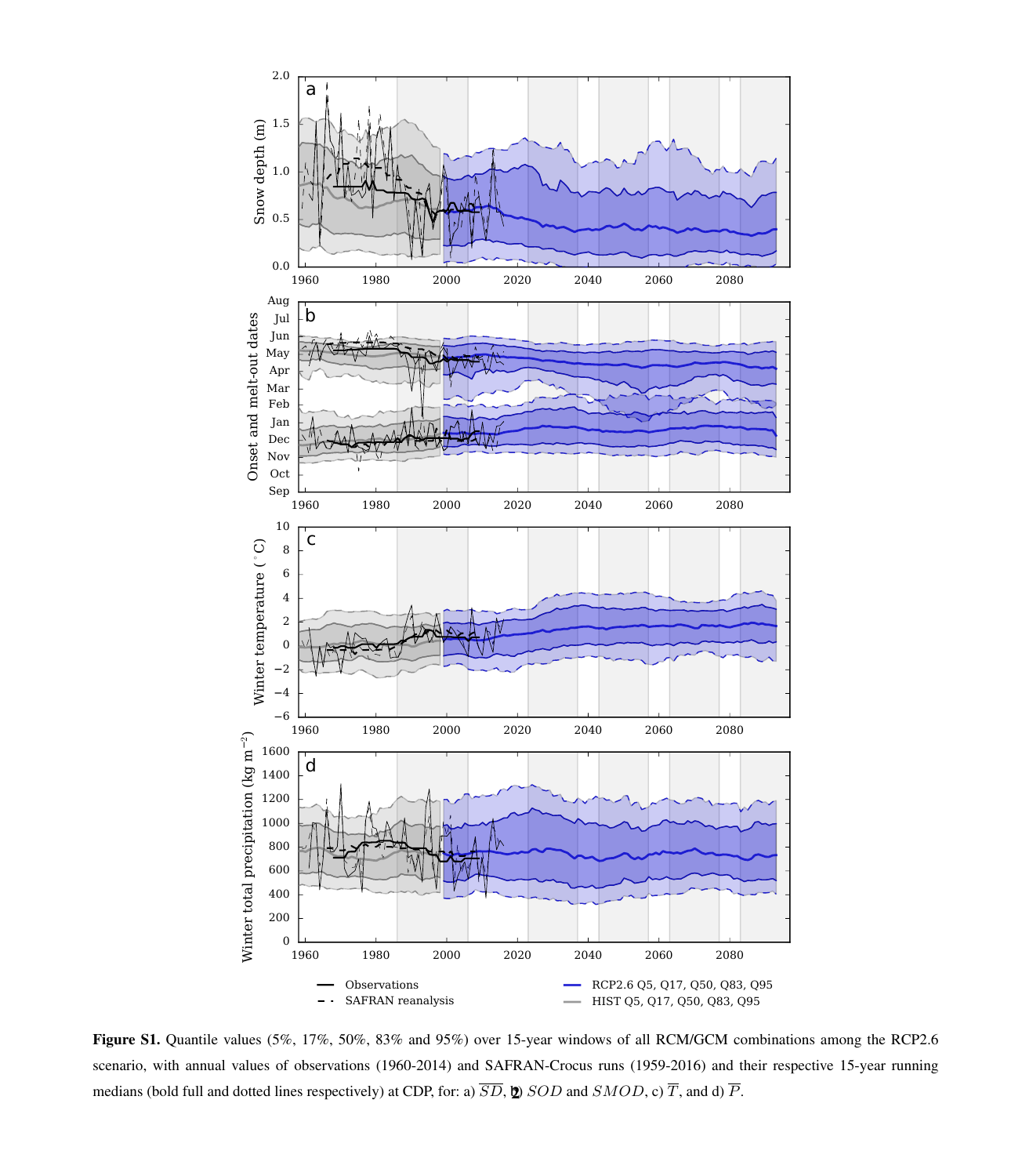

Figure S2. Quantile values (5%, 17%, 50%, 83% and 95%) over 15-year windows of all RCM/GCM combinations among the RCP4.5 scenario, with annual values of observations (1960-2014) and SAFRAN-Crocus runs (1959-2016) and their respective 15-year running medians (bold full and dotted lines respectively) at CDP, for: a)  $\overline{SD}$ ,  $\overline{B}$ ),  $\overline{SD}$  and  $SMOD$ ,  $\overline{CP}$ , and d)  $\overline{P}$ .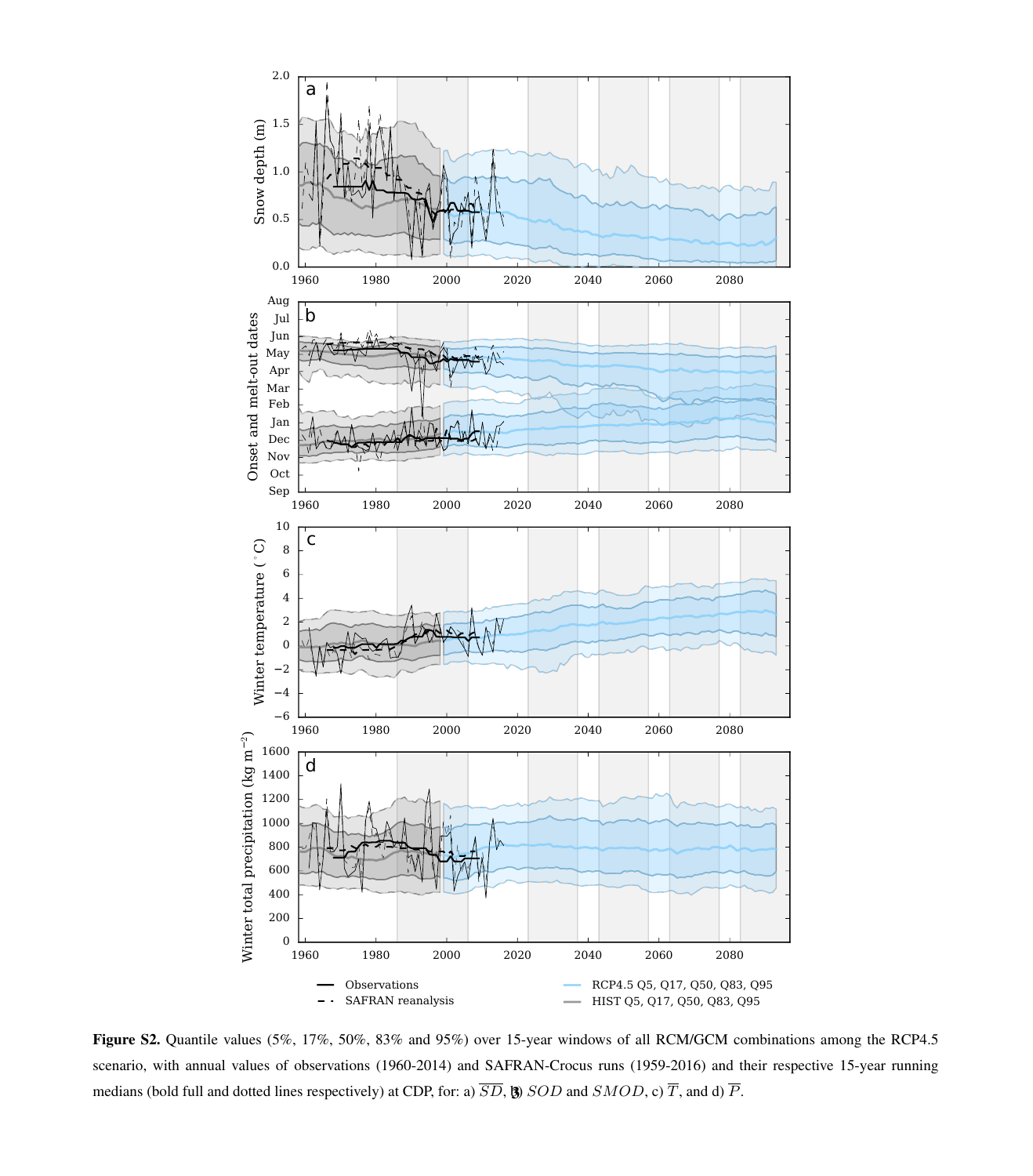

Figure S3. Quantile values (5%, 17%, 50%, 83% and 95%) over 15-year windows of all RCM/GCM combinations among the RCP8.5 scenario, with annual values of observations (1960-2014) and SAFRAN-Crocus runs (1959-2016) and their respective 15-year running medians (bold full and dotted lines respectively) at CDP, for: a)  $\overline{SD}$ ,  $\pmb{\psi}$ ,  $SOD$  and  $SMOD$ ,  $\overline{TP}$ , and d)  $\overline{P}$ .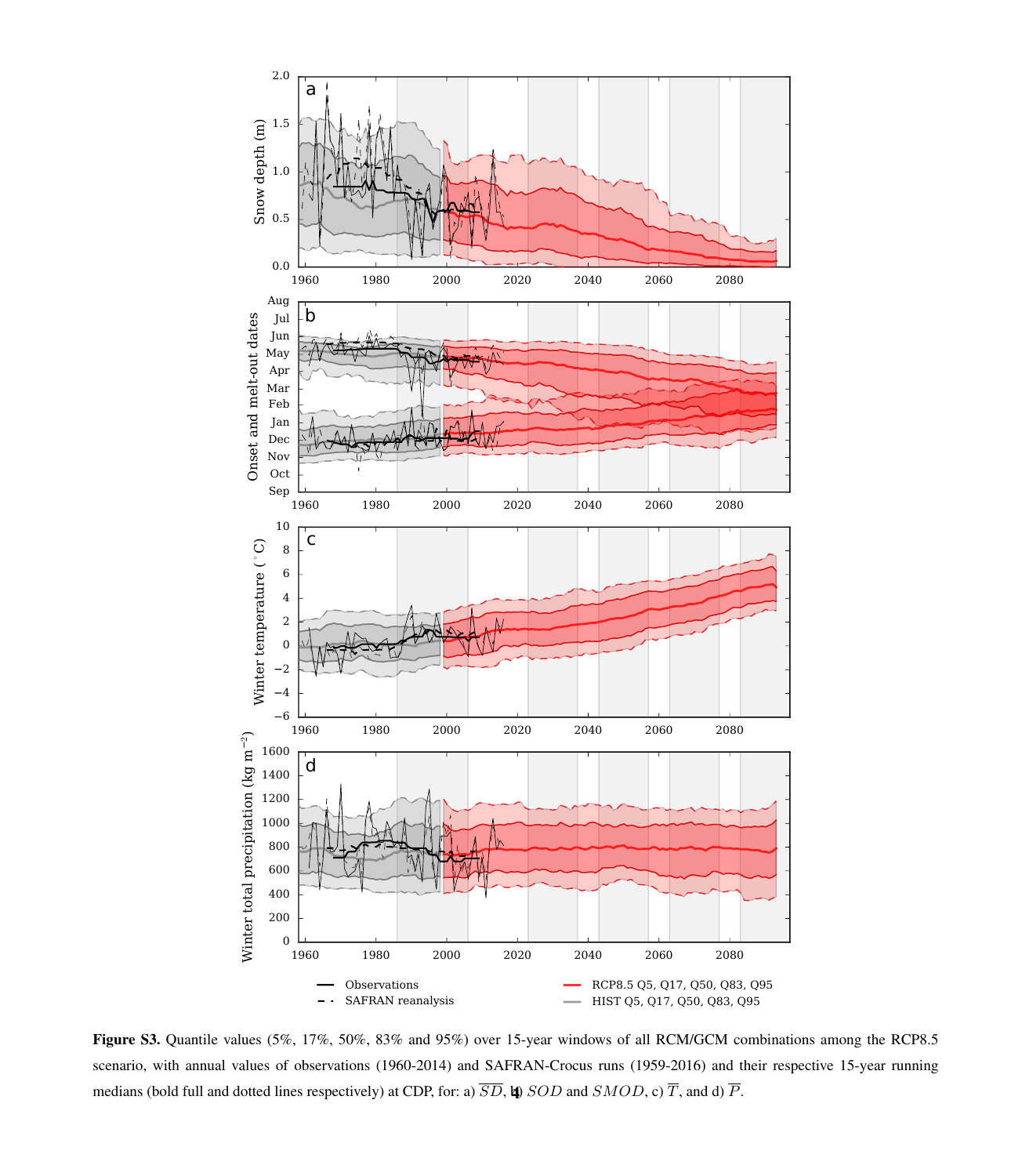| Time |            |        | STED <sub>5</sub> |     |                | $STED_{50}$    |     |                  | STED <sub>100</sub> |                |
|------|------------|--------|-------------------|-----|----------------|----------------|-----|------------------|---------------------|----------------|
| slot |            |        |                   |     |                |                |     |                  |                     |                |
|      |            | Q17    | Q50               | Q83 | Q17            | Q50            | Q83 | Q17              | Q50                 | Q83            |
|      | <b>OBS</b> |        | 135               |     |                | 96             |     |                  | 39                  |                |
| Ref  | S-C        |        | 142               |     |                | 103            |     |                  | 37                  |                |
|      | HIST*      | 111    | 136               | 151 | 33             | 90             | 130 | $\theta$         | 27                  | 82             |
|      | HIST**     | 106    | 137               | 153 | 28             | 93             | 134 | $\theta$         | 30                  | 81             |
|      | 2.6        | 93     | 121               | 144 | 17             | 63             | 113 | $\theta$         | 11                  | 49             |
| 2030 | 4.5        | 94     | 123               | 144 | 18             | 62             | 111 | $\theta$         | 13                  | 65             |
|      | 8.5        | 87     | 119               | 141 | 13             | 65             | 112 | $\theta$         | 12                  | 58             |
|      | 2.6        | 83     | 120               | 147 | 13             | 69             | 118 | $\theta$         | 13                  | 49             |
| 2050 | 4.5        | 77     | 111               | 136 | 4              | 39             | 91  | $\boldsymbol{0}$ | 5                   | 32             |
|      | 8.5        | 55     | 98                | 132 | $\theta$       | 32             | 83  | $\theta$         | 4                   | 26             |
|      | 2.6        | 92     | 119               | 143 | 12             | 57             | 110 | $\theta$         | 11                  | 60             |
| 2070 | 4.5        | 49     | 96                | 129 | $\theta$       | 32             | 86  | $\theta$         | $\overline{4}$      | 29             |
|      | 8.5        | 32     | 70                | 104 | $\mathbf{0}$   | 9              | 47  | $\theta$         | $\mathbf{0}$        | $\overline{4}$ |
|      | 2.6        | 81     | 109               | 140 | $\overline{2}$ | 49             | 110 | $\theta$         | 8                   | 49             |
| 2090 | 4.5        | 37     | 91                | 130 | $\mathbf{0}$   | 25             | 84  | $\theta$         | 3                   | 20             |
|      | 8.5        | $\tau$ | 35                | 70  | $\overline{0}$ | $\overline{c}$ | 15  | $\overline{0}$   | $\boldsymbol{0}$    | $\overline{c}$ |

**Table S1.** Quantile values (Q17 = 17%, Q50 = 50%, Q83 = 83%) over 15-year windows, for the reference period 1986-2005 (Ref) in observations (OBS, only Q50), SAFRAN-Crocus (S-C, only Q50) and historical scenario (HIST, \*13 GCM/RCM pairs, \*\*4 GCM/RCM pairs corresponding to the ones in RCP2.6), and around the time slots 2030, 2050, 2070 and 2090 for each future scenario (RCP2.6: 4 pairs, RCP4.5 and RCP8.5: 13 pairs), for  $STED_5$ ,  $STED_{50}$ ,  $STED_{100}$  (number of days).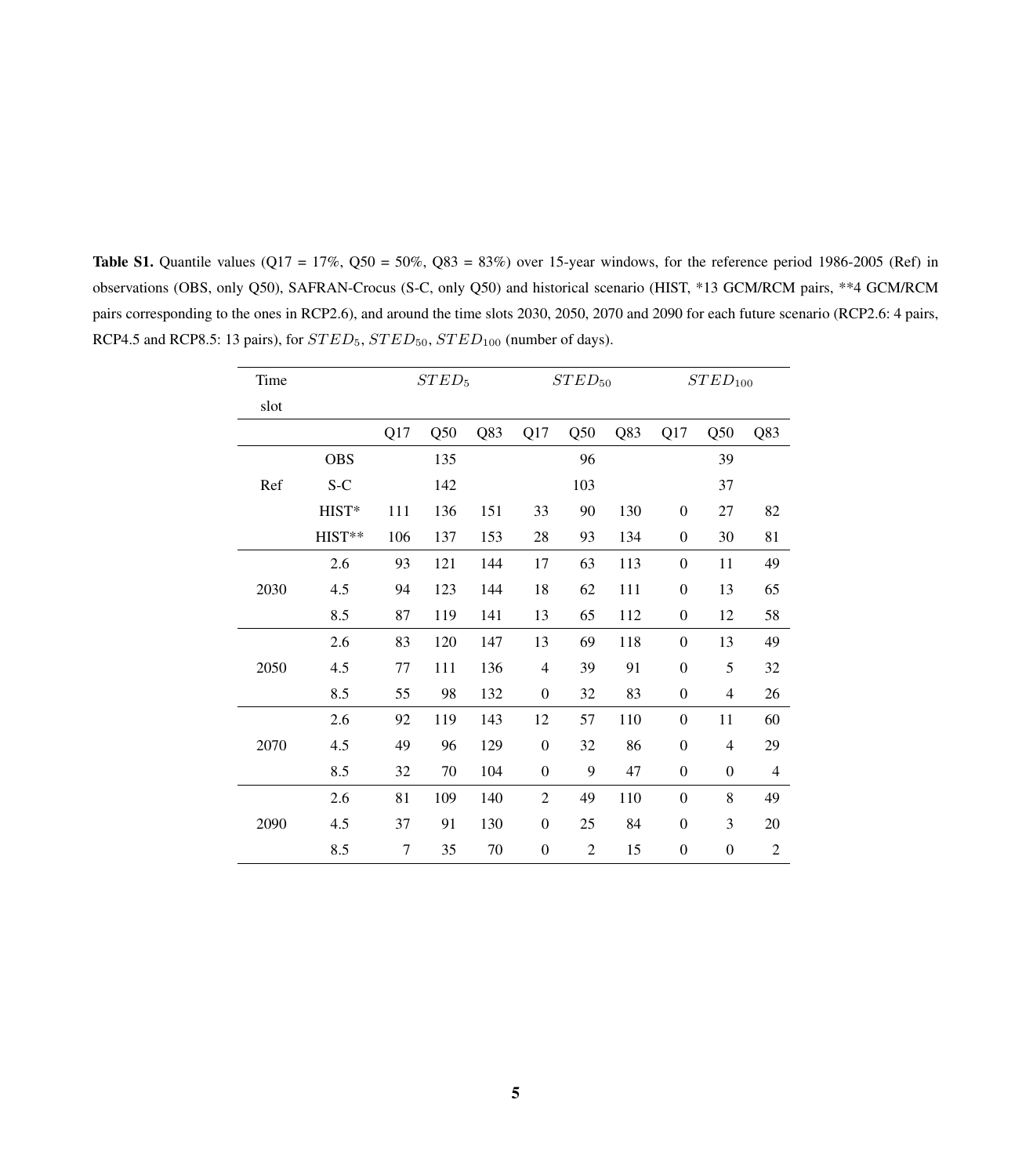

Figure S4. Mean ( $\mu$ )  $\pm \sigma'$  of all RCM/GCM combination 15-year running means among the RCP2.6 scenario, with 15-year running means of annual values of observations (1960-2014) and outputs of SAFRAN-Crocus runs (1959-2016) at CDP, for: a)  $\overline{SD}$ , b)  $SOD$  and  $SMOD$ , c)  $\overline{T}$ , and d)  $\overline{P}$ . 6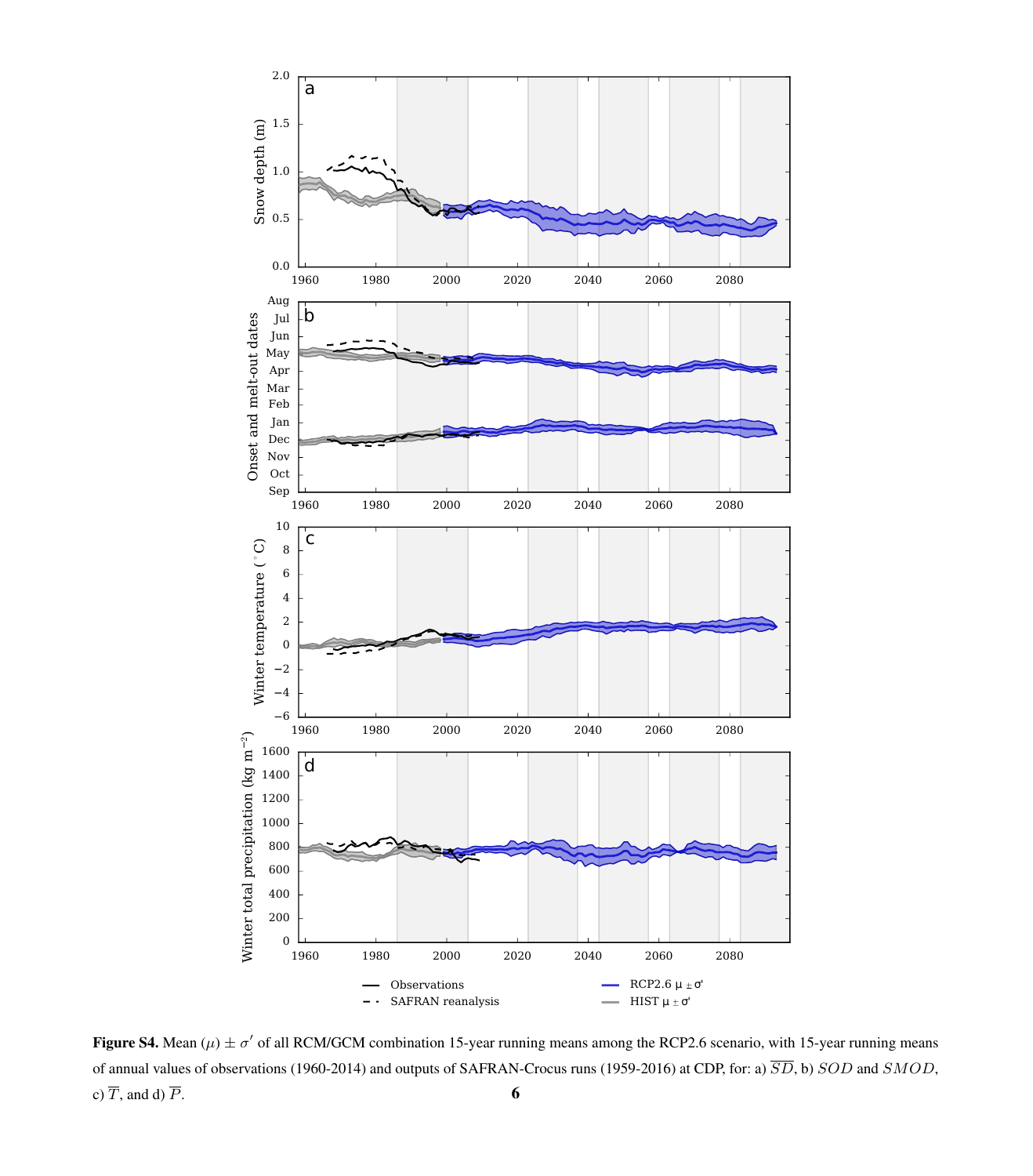

Figure S5. Mean ( $\mu$ )  $\pm \sigma'$  of all RCM/GCM combination 15-year running means among the RCP4.5 scenario, with 15-year running means of annual values of observations (1960-2014) and outputs of SAFRAN-Crocus runs (1959-2016) at CDP, for: a)  $\overline{SD}$ , b)  $SOD$  and  $SMOD$ , c)  $\overline{T}$ , and d)  $\overline{P}$ .  $\overline{7}$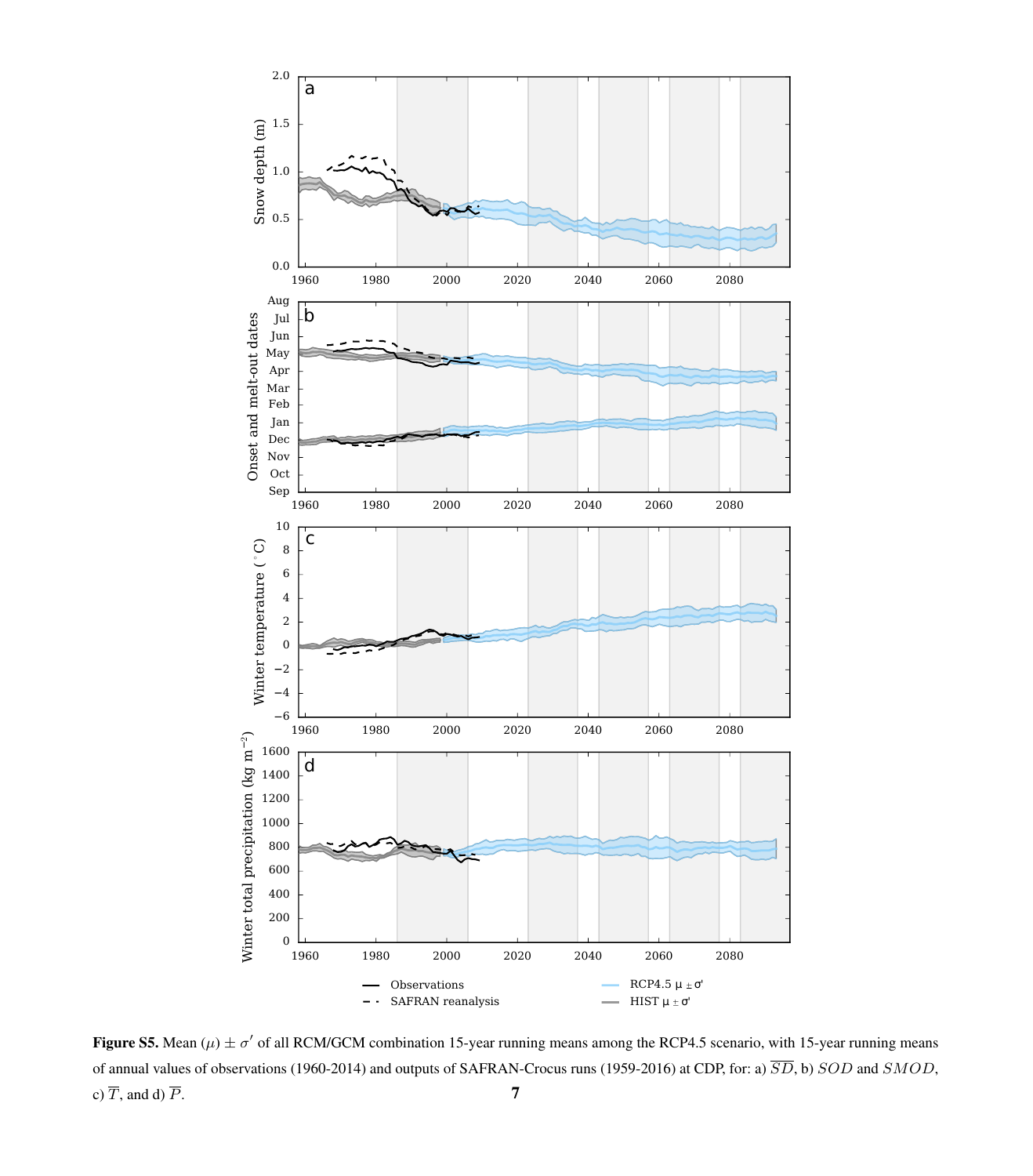

Figure S6. Mean ( $\mu$ )  $\pm \sigma'$  of all RCM/GCM combination 15-year running means among the RCP8.5 scenario, with 15-year running means of annual values of observations (1960-2014) and outputs of SAFRAN-Crocus runs (1959-2016) at CDP, for: a)  $\overline{SD}$ , b)  $SOD$  and  $SMOD$ , c)  $\overline{T}$ , and d)  $\overline{P}$ . 8